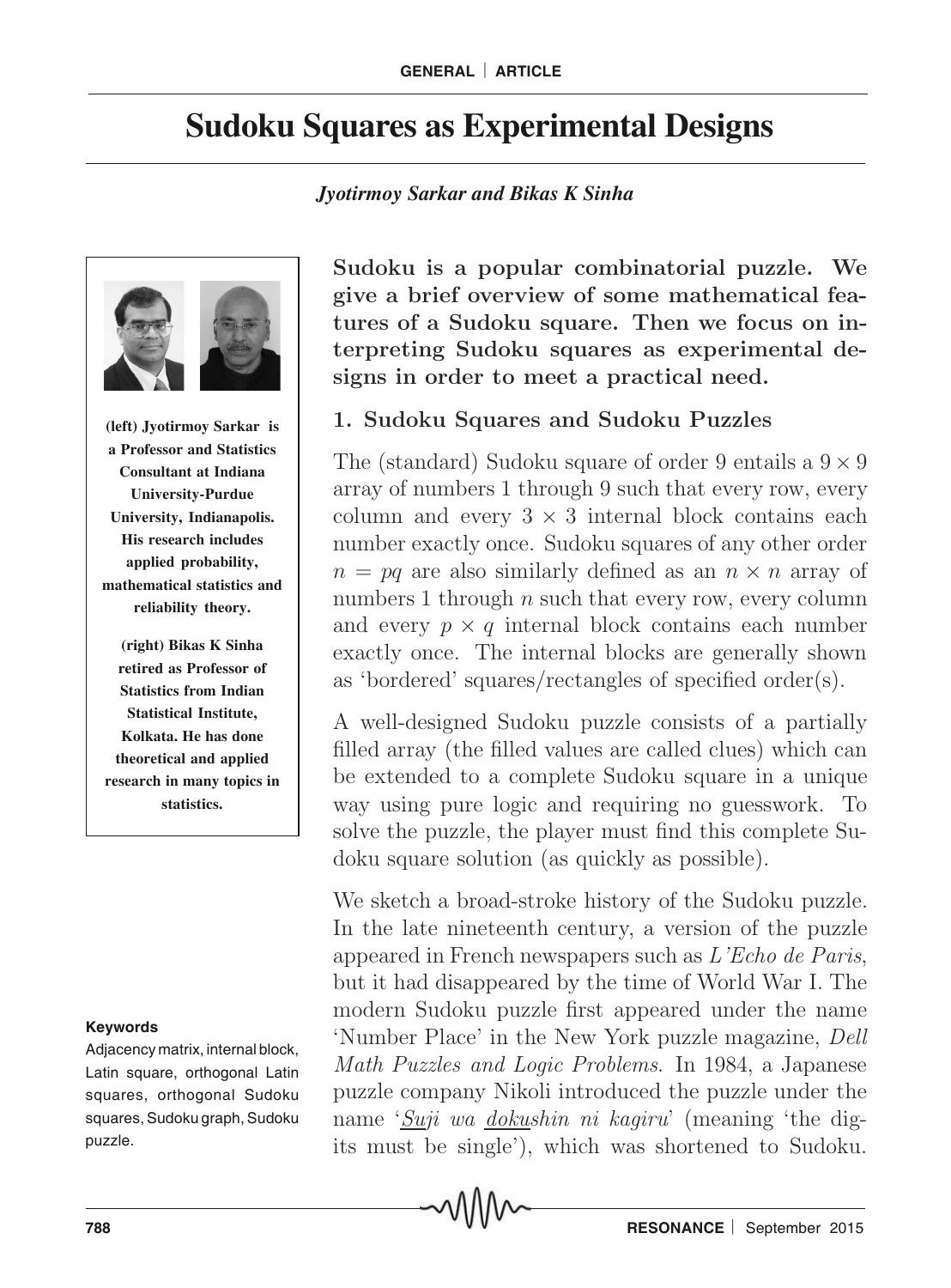In 1997, Wayne Gould, a retired Chief District Judge in Hong Kong discovered a puzzle while visiting Japan. He began writing a computer program to produce more puzzles. He sent a puzzle to The Times in London, where it was first published in November 2004, and continues to be published ever since. By May 2005, the Sudoku craze had spread around the world and puzzles had begun to appear in newspapers in Australia, Canada, Israel, Eastern Europe, India, and eventually the United States. Today, the Sudoku puzzle has become a regular feature in many newspapers and magazines all over the world, inviting readers from all walks of life to solve this entertaining and addictive combinatorial puzzle. Many websites and computer applications offer the puzzle electronically on hand-held devices, making it accessible at all times in all places.

Sudoku puzzles are classified in increasing order of difficulty as easy, medium, hard, very hard and evil. Alternatively, the Sudoku puzzlers may be categorized as novice, player, expert and master. The likelihood of solving a puzzle and the time to solve it depends on the expertise and diligence of the player. Some websites give hints based on the next logical step a computer program would take in solving the puzzle.

Figure 1 shows an example of a Sudoku puzzle that appeared in [1].

| 5                            |                | 4 |   |   | 3 |   |   |           |                                                 |
|------------------------------|----------------|---|---|---|---|---|---|-----------|-------------------------------------------------|
|                              |                |   | 6 |   |   |   | 8 |           |                                                 |
|                              |                |   |   | 5 |   | 4 | 9 |           |                                                 |
| 4                            |                |   |   |   |   |   |   |           |                                                 |
|                              | 3              |   |   |   |   |   | 6 |           |                                                 |
|                              |                |   | 3 |   |   |   |   | 9         |                                                 |
|                              |                | 8 |   | 9 |   |   |   |           |                                                 |
|                              | $\overline{c}$ |   |   |   | 7 |   |   |           |                                                 |
|                              |                |   |   |   |   | 9 |   | 8         | (c) Daily Suddeu Ltd 2014. All rights reserved. |
| Daily SuDoku: Mon 4-Aug-2014 |                |   |   |   |   |   |   | very hard |                                                 |

**Figure 1.** The daily Sudoku on the day this article was written.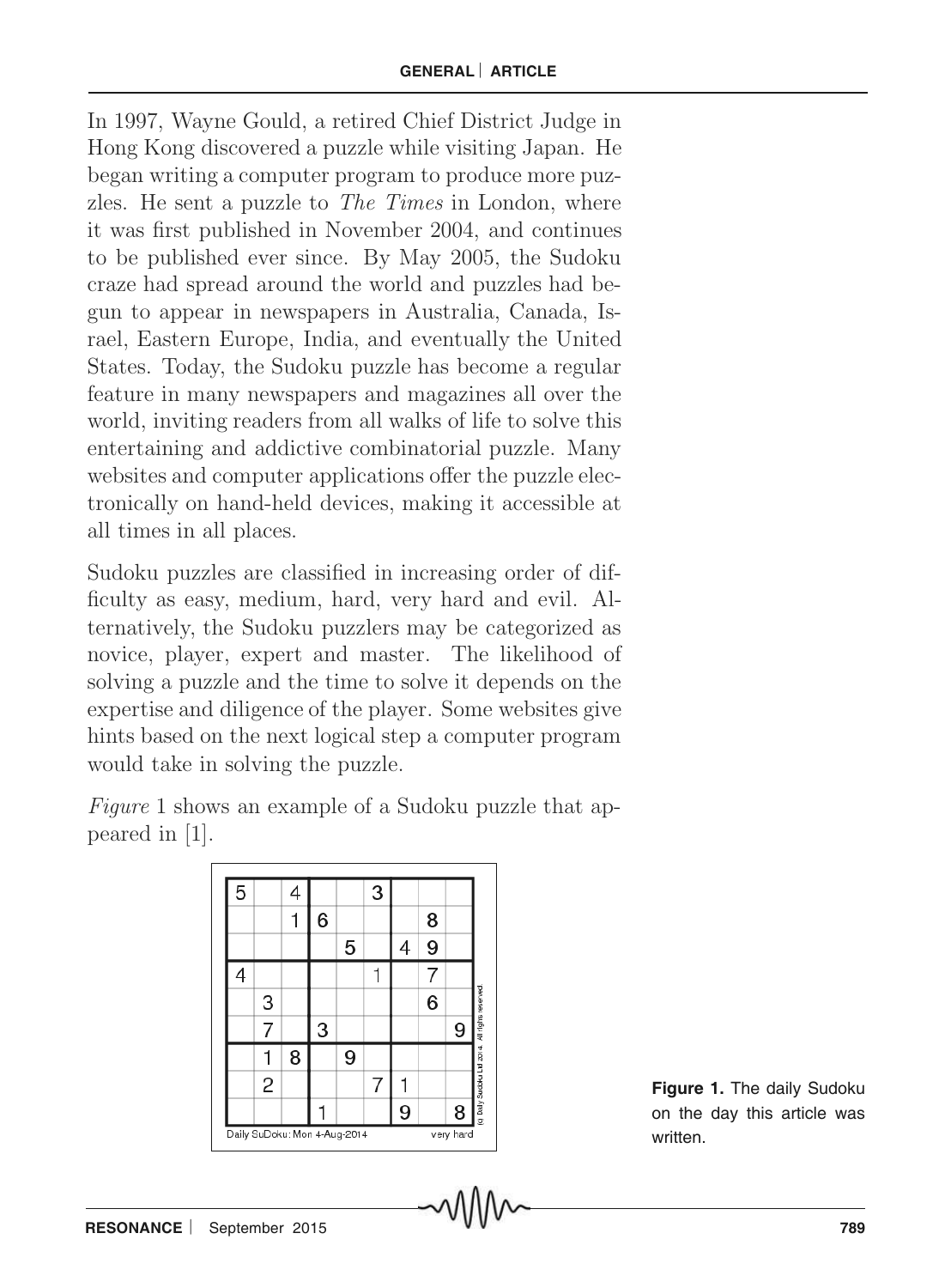|   |                              |   |   |   |   | 4 | 9 | 5    |              |                              |   | 2 | 8 | 6 |   | 4 | 9 | 5    |
|---|------------------------------|---|---|---|---|---|---|------|--------------|------------------------------|---|---|---|---|---|---|---|------|
|   |                              | 4 | 2 | 9 |   |   |   | 8    |              |                              | 5 | 4 | 2 | 9 |   | 6 | 3 | 8    |
| 6 |                              | 8 |   | 4 |   |   | 2 |      |              | 6                            | 9 | 8 | 3 | 4 | 5 |   | 2 |      |
|   |                              | 5 |   |   |   |   |   | 9    |              |                              |   | 5 | 6 | 2 | 3 | 8 |   | 9    |
|   |                              |   | 4 |   | 9 |   |   |      | F<br>ð<br>Ě  | 3                            | 8 | и | 4 |   | 9 | 2 | 5 | 6    |
| 2 | 6                            |   |   |   |   | 3 | 7 |      | All rights r | 2                            | 6 | 9 |   | 5 | 8 | З |   | 4    |
|   |                              |   |   | 3 |   | 9 |   | 2    | $1rd$ 2014   | 5                            |   | 6 |   | 3 | 4 | 9 | 8 | 2    |
| 9 |                              |   |   | 8 | 6 |   |   | 3    | Sudoku       | 9                            | 2 | 7 | 5 | 8 | 6 |   | 4 | 3    |
| 8 | 4                            | 3 | 9 |   |   |   |   |      | (c) Daily    | 8                            |   | 3 | 9 |   | n | 5 | հ |      |
|   | Daily SuDoku: Sun 3-Aug-2014 |   |   |   |   |   |   | easy |              | Daily SuDoku: Sun 3-Aug-2014 |   |   |   |   |   |   |   | easy |

Typically, Sudoku solutions are available the next day or in the next issue of the magazine. For instance, we found the previous day's puzzle and its solution in [2] (Figure 2).

Although not required, in most Sudoku puzzles, the cells in which values are already given exhibit a half-turn (180 $\textdegree$  rotation) symmetry! See Figures 1 and 2.

It should be pointed out that the Sudoku solution only shows that the puzzle is a legitimate one. It helps neither the solver nor the player who failed to solve it, unless the solution includes the order in which the numbers are filled in. Such information seems to be missing in all published solutions the authors have come across.

Drawing a parallel to Magic Squares<sup>1</sup> (where numbers 1 through *n* are arranged in an  $n \times n$  array in such a way that the sum in each row, in each column and along each diagonal is a constant  $n(n^2+1)/2$ , one may inquire whether the numbers along the diagonals of a Sudoku square are all distinct. In general, most Sudoku squares do not have distinct elements along its main diagonal or alternative diagonal. See Figure 2, where the main diagonal has  $(7, 5, 8, 6, 7, 8, 9, 4, 7)$  and the alternative diagonal has  $(5, 3, 7, 3, 7, 1, 6, 2, 8)$ . Also, in the Sudoku puzzle in Figure 1, the alternative diagonal already has two 8's.

**Figure 2.** The previous day's puzzle and its solution.

1 For more information on Magic Squares, see articles at Resonance, Vol.11, No.9, pp.76–89, 2006, Vol.12, No.10, p.79, 2007 and Vol.15, No.8, pp.733–736, 2010.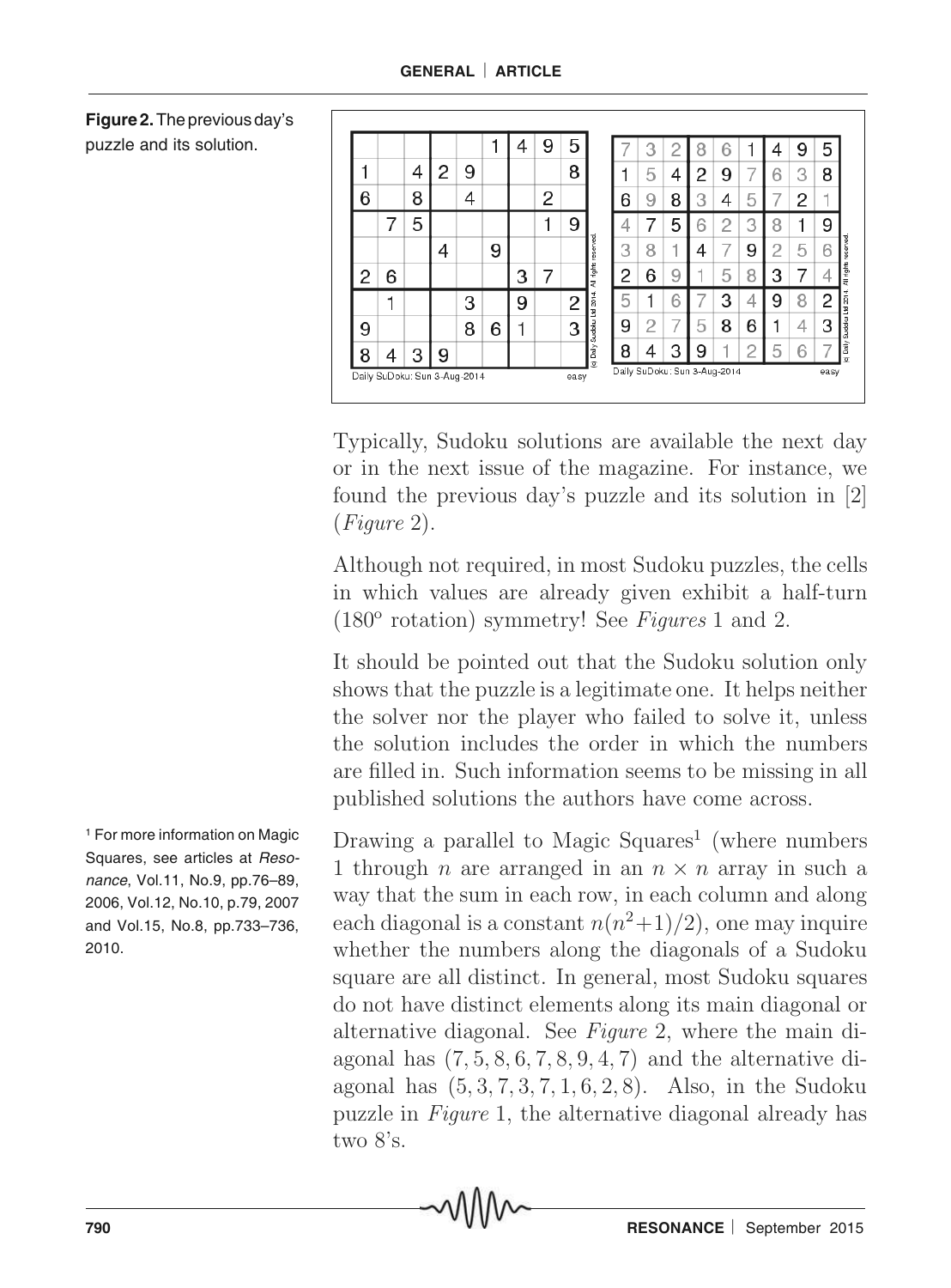|   |   |       |   |   |   |   | R              |                |
|---|---|-------|---|---|---|---|----------------|----------------|
|   | 8 | 9     |   | 2 |   |   | 5              | 6              |
|   | 5 | 6     | 7 | 8 |   |   | $\overline{2}$ | 3              |
|   |   | 5     |   |   |   | 3 |                | $\overline{2}$ |
| 3 |   | $\,2$ | 6 |   | 5 | 9 |                | 8              |
| 9 |   | 8     |   |   | 2 |   |                | 5              |
| 8 | ğ |       |   | 3 |   | 5 | 6              |                |
| 5 | 6 | 4     | 8 |   |   | 2 | 3              |                |
| 2 | 3 |       | 5 |   |   | 8 |                |                |
|   |   |       |   |   |   |   |                |                |

**Figure 3.** A diagonal Sudoku square of order 9.

Needless to say that it requires a special care to construct Sudoku squares in which the main or the alternative diagonal contains distinct elements. In the rare cases when both the main diagonal and the alternative diagonal contain distinct elements, we call the Sudoku square a diagonal Sudoku square. Figure 3 exhibits a diagonal Sudoku square.

A  $p^2 \times p^2$  Sudoku board can be depicted as the Sudoku graph of rank  $p$  by letting each of the  $p^4$  cells (numbered 1 through  $p^4$  row-by-row) correspond to a vertex, and by connecting two vertices by an edge if and only if the cells that they correspond to are in the same row, or column, or internal block. The adjacency matrix of the Sudoku graph of rank p is a  $p^4 \times p^4$  matrix  $A = ((a_{ij}))$ , with  $a_{i,j} = 1$  if vertices i and j are connected, and 0 otherwise. It can be shown that for all  $p \geq 2$ , the eigenvalues of the adjacency matrix of the Sudoku graph of rank p are integers [3].

Furthermore, one can assign a distinct color to each number 1 through  $p^2$ , and color all vertices of the Sudoku graph of order p that correspond to cells containing a given number with the color assigned to that number. Then, a Sudoku square becomes equivalent to a coloring of the corresponding Sudoku graph such that no two adjacent vertices have the same color, and solving a Sudoku puzzle becomes equivalent to completely coloring a partially-colored Sudoku graph.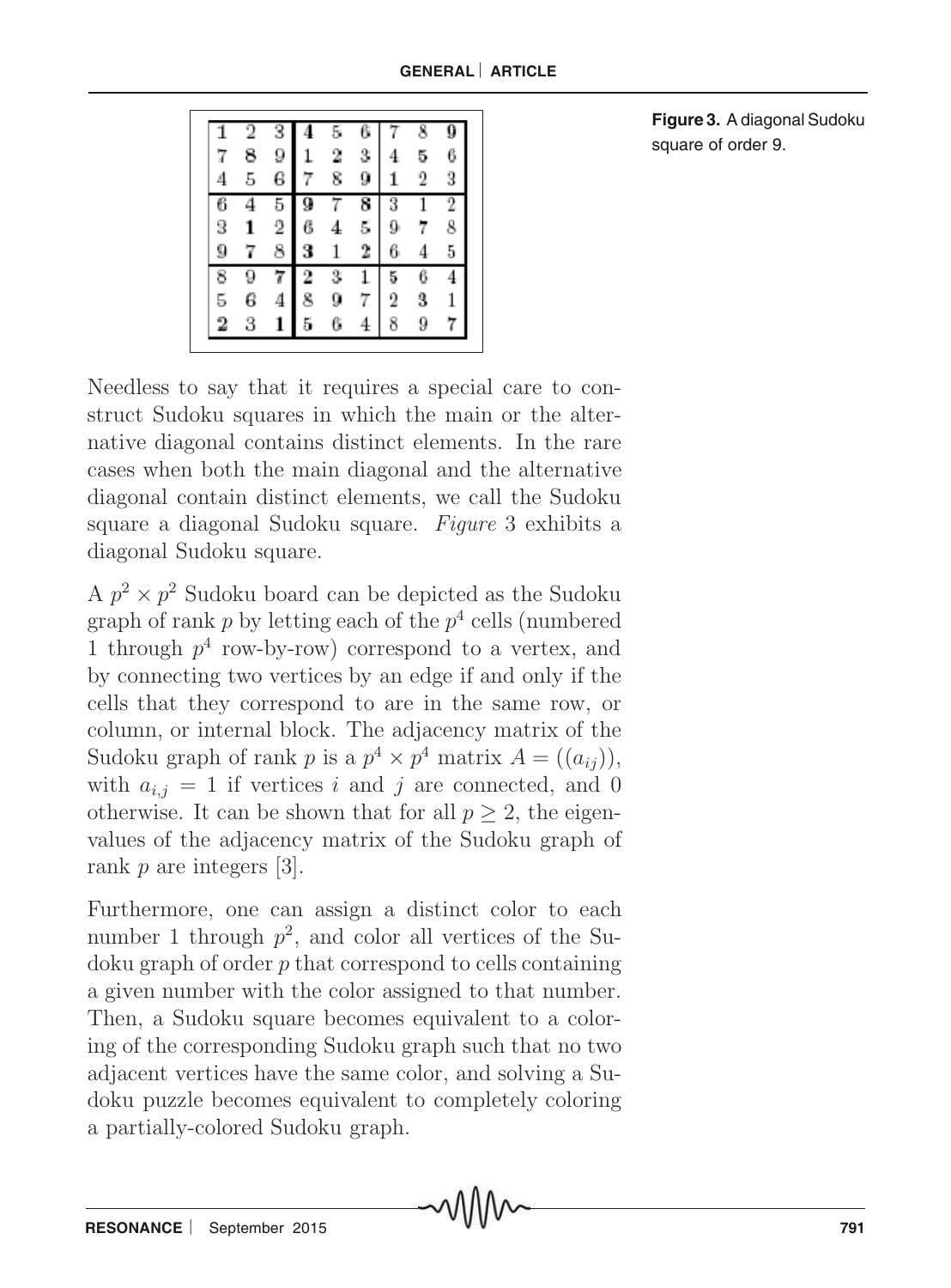A typical Sudoku puzzler need not worry about the following mathematical questions which arise naturally:

• How many Sudoku squares are there? (66709037520210) 72936960 ≈  $6.67 \times 10^{21}$  of order 9 [4]. Also, if the symmetries due to the permutation of numbers, bands (top, middle and bottom sets of three rows), rows within a band, stacks (left, middle and right sets of three columns), columns within a stack, and symmetries due to reflections and rotations of the entire square are not differentiated, then there are essentially 5,472,730,538 distinct Sudoku squares of order 9 [5]).

• How many solutions does a given Sudoku puzzle have? (As we mentioned before, a well-designed Sudoku puzzle has a unique solution. But, in general, it is very hard to determine (without the aid of a computer) if an arbitrary Sudoku puzzle has a solution; and if it does, whether the solution is unique or there are several solutions. However, the problem was completely solved – a method was developed to calculate the number of ways in which one can color the vertices of a partially colored graph in such a way that no two adjacent vertices have the same color [6]).

• What is the fewest number of entries that must be given so that the completed Sudoku square is unique? (The answer is 17 [7]; or,  $\leq$  18, if we further require that the cells with given clues exhibit a half-turn symmetry. Also, see [8] for almost 50,000 distinct uniquely solvable Sudoku puzzles of order 9 with 17 clues).

• How is the level of difficulty of a Sudoku puzzle determined? (This can be quite subjective. Oftentimes, the difficulty rating depends on the relevance and the location of the clues rather than the number of clues. A computer program can determine the difficulty for a human player based on the complexity of the required solving techniques [9]).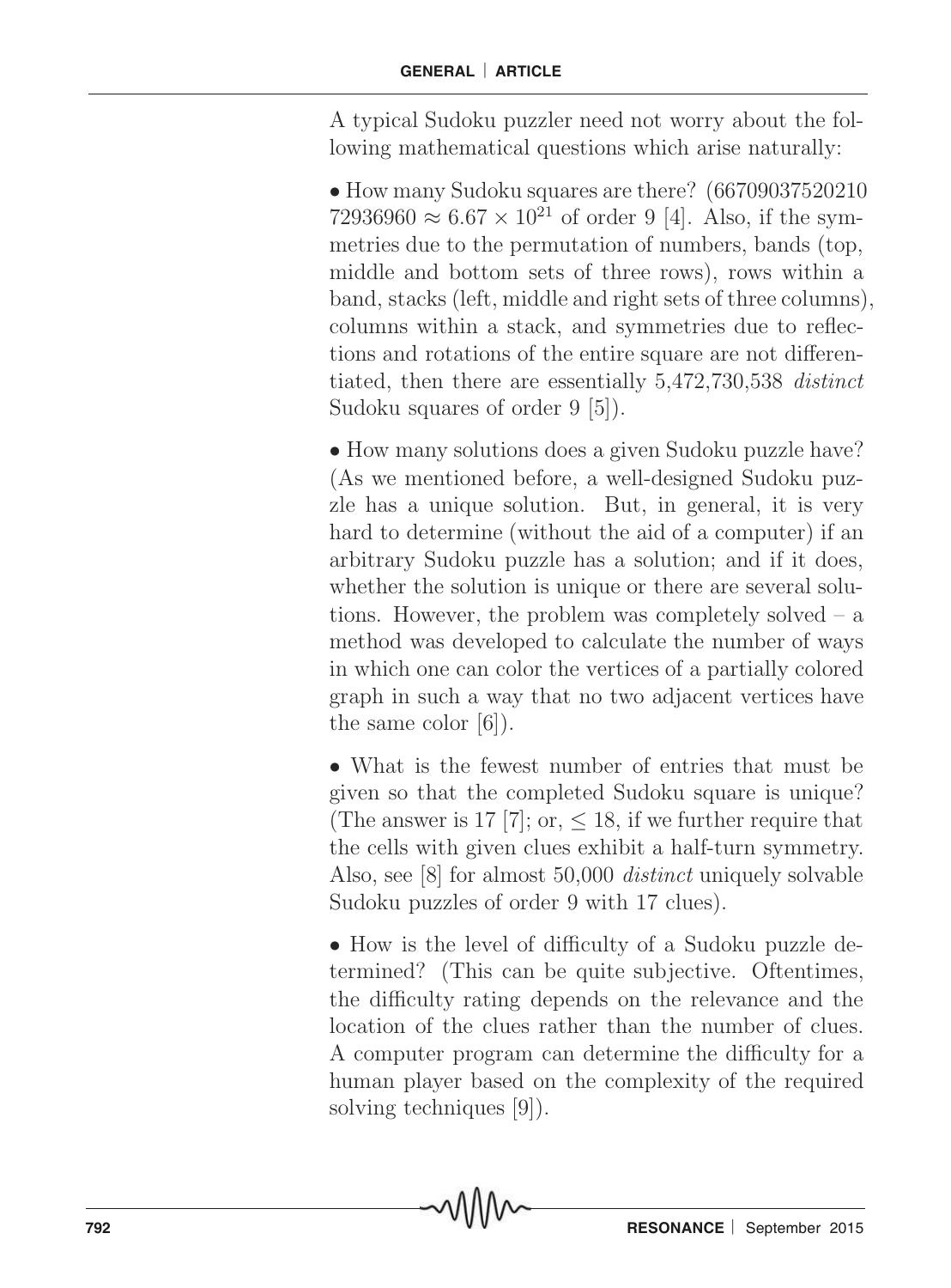However, the puzzler can benefit from answers to the question: What are some strategies for solving a Sudoku puzzle of a given difficulty level? We will not address this important question in this article, except to advise the interested puzzlers to search the Internet using key phrases such as 'How to Solve a Sudoku?' and 'Math Behind Sudoku'. Hopefully, the puzzlers will arrive at helpful sites such as [10] and [11].

In this article, we will focus on using Sudoku squares as statistical experimental designs in order to meet some practical constraints. But no knowledge of statistics is needed to understand this article.

# 2. Sudoku Square as a Specialized Latin Square

Every Sudoku square is a special kind of a Latin square<sup>2</sup> (where numbers 1 through *n* are arranged in an  $n \times n$ array such that every row and every column has each number exactly once). In fact, Sudoku squares form a tiny proportion of Latin squares of the same order. For example, there are about  $5.525 \times 10^{27}$  Latin squares of order 9, which is about 828,000-fold bigger than the number of Sudoku squares of order 9 [12].

Latin squares are used as statistical experimental designs that study the effect of three explanatory variables, each at *n* levels, on a response variable, using only  $n^2$ experimental units. In a Latin square design (LSD), the experimental units are laid out in an  $n \times n$  square array. The Row  $(R)$  represents one explanatory variable, the Column  $(C)$  represents a second explanatory variable, and the Treatment  $(T)$ , shown as a number in the  $(i, j)$ -th cell of the square, represents a third explanatory variable.

Note that, in an LSD, the roles of  $R$ ,  $C$  and  $T$  can be interchanged. Hence, we can say that every row and every treatment has each column exactly once; or that every treatment and every column has each row exactly once.

<sup>2</sup> Also see *Resonance*, Vol.17, No.9, p.895–902, 2012.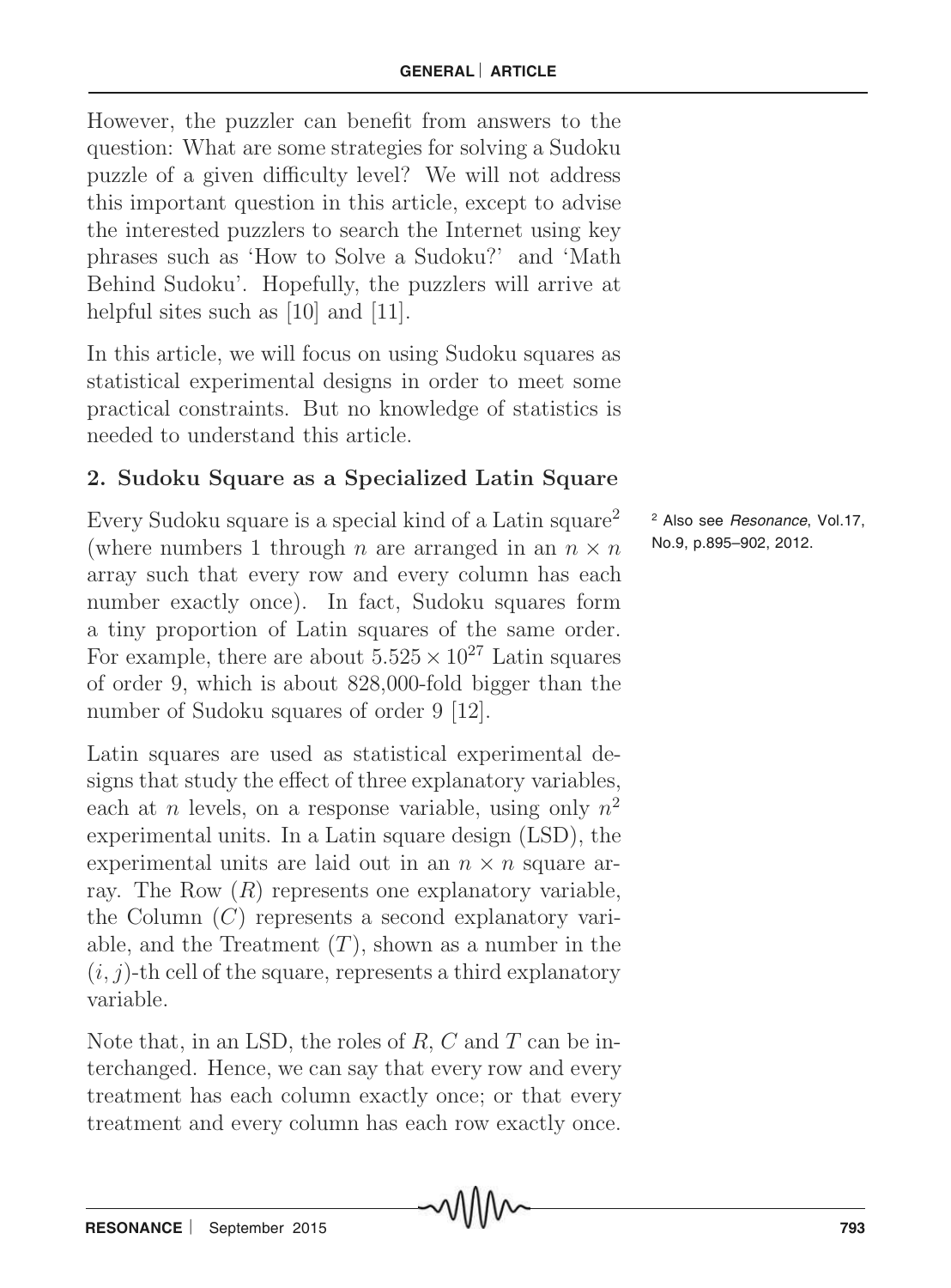| $(i)$ $T$ |                                       |  |                                                                                                | $\left( \text{ii} \right) C$ |                                                                   |  |                                                                                                                      | (iii) $R$ |                                       |                 |             |                  |                                            |
|-----------|---------------------------------------|--|------------------------------------------------------------------------------------------------|------------------------------|-------------------------------------------------------------------|--|----------------------------------------------------------------------------------------------------------------------|-----------|---------------------------------------|-----------------|-------------|------------------|--------------------------------------------|
|           |                                       |  |                                                                                                |                              |                                                                   |  |                                                                                                                      |           |                                       | $\,$ 5 $\,$     | $4 \quad 3$ |                  |                                            |
|           | $\frac{1}{2}$                         |  |                                                                                                |                              |                                                                   |  |                                                                                                                      |           | $\frac{1}{2}$                         | $\frac{1}{2}$ 5 |             |                  |                                            |
| $\cal R$  |                                       |  | $\begin{array}{cccc} & C & & & \\ 2 & 3 & 4 & 5 \\ 3 & 4 & 5 & 1 \\ 4 & 5 & 1 & 2 \end{array}$ | $\overline{R}$               |                                                                   |  | $\begin{array}{c cccc} & & & & & & 1\\ \hline 1 & 2 & 3 & 4 & 5\\ 5 & 1 & 2 & 3 & 4\\ 4 & 5 & 1 & 2 & 3 \end{array}$ | T         |                                       |                 | Ŧ           |                  | $\begin{array}{c} 2 \\ 3 \\ 4 \end{array}$ |
|           |                                       |  | $\begin{bmatrix} 5 & 1 & 2 & 3 \\ 1 & 2 & 3 & 4 \end{bmatrix}$                                 |                              |                                                                   |  | $\begin{array}{cc} 4 & 5 & 1 & 2 \\ 3 & 4 & 5 & 1 \end{array}$                                                       |           |                                       |                 |             |                  | $\sqrt{5}$                                 |
|           | $\begin{array}{c} 4 \\ 5 \end{array}$ |  |                                                                                                |                              | $\begin{array}{ c c } \hline 3 \\ \hline 2 \\ \hline \end{array}$ |  |                                                                                                                      |           | $\begin{array}{c} 4 \\ 5 \end{array}$ | $\bf{4}$        | $\sqrt{3}$  | $\boldsymbol{2}$ | $\mathbf{1}$                               |

**Figure 4.** Various representations of the same Latin square design of order 5:

- (i) T within  $(R \times C)$ ,
- (ii) C with-in  $(R \times T)$ , and
- (iii)  $R$  within  $(T \times C)$ .

See *Figure* 4 for three representations of the same LSD, even though the Latin squares appear to be different.

Whenever a Latin square is usable as an experimental design, one can instead choose a Sudoku square of the same order as the experimental design. This will allow incorporating a fourth explanatory variable (internal block) without increasing the number of experimental units, and thereby provide an added practical benefit. For example, a standard Sudoku square of order  $n = 9$ also forces every  $3 \times 3$  internal block to contain each number exactly once (just as every row and every column does). Which additional variable can we identify with internal block?

Following [13] and [14], we discuss the use of a Sudoku as an experimental design in the context of a manufacturing example in which the Row  $(R)$  represents the suppliers  $(S)$  of raw material, the Column  $(C)$  represents the days  $(D)$  of operation, the Treatment  $(T)$  is identified with Machines  $(M)$  used in the operation, represented by the numbers 1 through 9, and the Internal Block  $(B)$ is identified with Operators  $(O)$ , also represented by the

| $S \backslash D$ | D1  | D2             | D3             | D4             | D5             | D6             | D7             | D8             | D9             |
|------------------|-----|----------------|----------------|----------------|----------------|----------------|----------------|----------------|----------------|
| S1               | M1  | M4             | M7             | M6             | M <sub>2</sub> | M5             | M9             | M8             | M3             |
| S2               | M9  | M5             | M8             | M1             | M7             | M3             | M4             | M6             | M <sub>2</sub> |
| S3               | M2  | M6             | M3             | M8             | M9             | M <sub>4</sub> | M5             | M7             | M1             |
|                  |     | O <sub>1</sub> |                |                | O <sub>4</sub> |                |                | O 7            |                |
| S4               | M6  | M9             | M5             | M2             | M <sub>4</sub> | M8             | M3             | M1             | M7             |
| S5               | M7  | M1             | M4             | M9             | M3             | M6             | M <sub>2</sub> | M5             | M8             |
| S6               | M3  | M8             | M <sub>2</sub> | M <sub>5</sub> | M1             | M7             | M6             | M4             | M9             |
|                  |     | O <sub>2</sub> |                |                | O 5            |                |                | O <sub>8</sub> |                |
| S7               | M 5 | M3             | M1             | M7             | M6             | M9             | M8             | M <sub>2</sub> | M4             |
| S8               | M4  | M2             | M6             | M3             | M8             | M1             | M7             | M9             | M5             |
| S9               | M8  | M7             | M9             | M4             | M5             | M <sub>2</sub> | M1             | M3             | M6             |
|                  |     | O 3            |                |                | O6             |                |                | O <sub>9</sub> |                |

**Figure 5.** A Sudoku of order 9 with one operator  $(O)$  assigned to each internal block.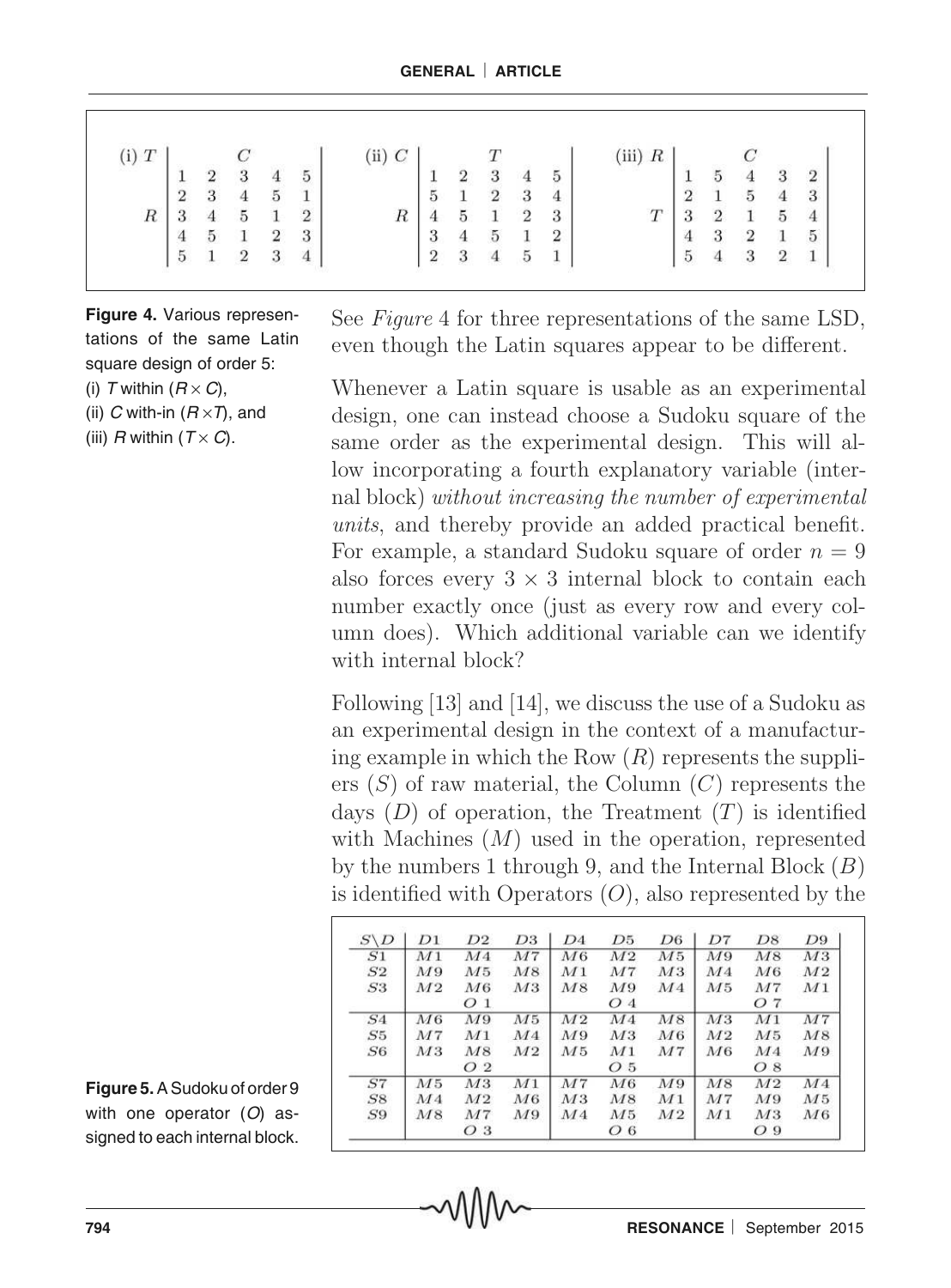numbers 1 through 9. See Figure 5. The identification of an internal block as a fourth explanatory variable was a simple yet profound achievement that gave a new life to the otherwise artificial requirements of a Sudoku square. A Sudoku-based statistical experimental design was born, which we now call a Sudoku design. With reference to the above example, the Sudoku of order 9 allows some flexibility on the availability of the 9 operators, who are available as teams of three for 3 days only: Operators O1, O2 and O3 will work on Days 1-2- 3, Operators O4, O5 and O6 will work on Days 4-5-6, and Operators O7, O8 and O9 will work on Days 7-8-9.

# 3. Balanced Incidence Matrix and Orthogonality of Variables in a Sudoku Design

Consider the four explanatory variables in a Sudoku design: Row  $(R)$ , Column  $(C)$ , Internal Block  $(B)$  and Treatment  $(T)$ . The incidence matrix for any two of these four variables is a two-way display of the number of units that receive each level combination of these two variables. Since there are exactly  $n^2$  units in total, the two variables each with  $n$  options are said to be perfectly balanced if their incidence matrix is an  $n \times n$ matrix with all entries 1; that is, the incidence matrix is  $\mathbf{J}_n = \mathbf{1}_n \, \mathbf{1}'_n$  $n'_n$ , where  $\mathbf{1}'_n = (1, 1, \ldots, 1)$  is an *n*-component vector of unity; that is, every level combination of the two variables occurs in exactly one experimental unit.

The combinatorial requirement of perfect balance between two variables translates into these two variables becoming orthogonal to each other. Orthogonality of two variables means that the effect of one variable can be measured without it being contaminated by the effect of the other variable. Without orthogonality, measuring effects of variables may be impossible, or difficult and less precise. So, orthogonality is a very desirable statistical property. For further details, we refer the readers to any standard statistics textbook such as [15]. For the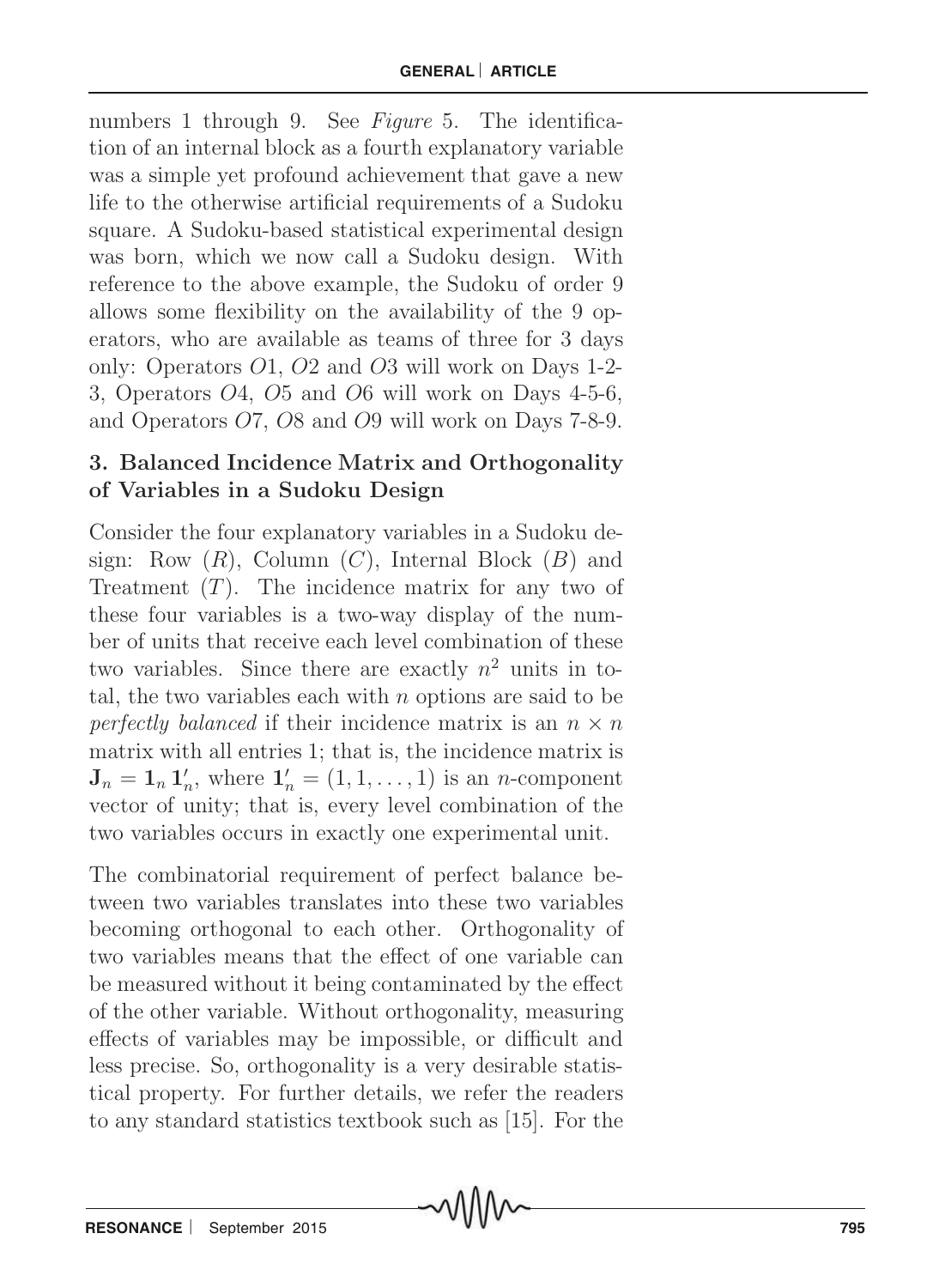**Figure 6.** Operator assignment in the Sudoku of Figure 5.

| block $ C1 \ C2 \ C3 \  C4 \ C5 \ C6 \  C7 \ C8 \ C9$ |   |  |   |  |   |  |
|-------------------------------------------------------|---|--|---|--|---|--|
| R1                                                    |   |  |   |  |   |  |
| $\mathbb{R}2$                                         |   |  |   |  |   |  |
| R3                                                    |   |  |   |  |   |  |
| R4                                                    |   |  |   |  |   |  |
| ${\it R5}$                                            | 2 |  | 5 |  | 8 |  |
| R6                                                    |   |  |   |  |   |  |
| R7                                                    |   |  |   |  |   |  |
| ${\cal R}8$                                           |   |  |   |  | 9 |  |
| R9                                                    |   |  |   |  |   |  |

purpose of this article, it suffices to interpret orthogonality between two variables as the combinatorial property of perfect balance between them.

We have already mentioned (in Section 2, paragraph 1) that a Latin square design exhibits row–column, row– treatment and treatment–column orthogonality. What about the orthogonality between any two variables in a Sudoku design, where we also have internal blocking as a fourth explanatory variable, besides the three variables already in a Latin square design? To answer this question, let us first number the internal blocks of the usual Sudoku square of order  $n = 9$  column-by-column, as shown in Figure 6 (and in Figure 5).

The most striking feature of a Sudoku design follows from its definition: Treatment  $(T)$  is orthogonal to all three variables: Row  $(R)$ , Column  $(C)$  and Internal Block  $(B)$ ; that is, the incidence matrices for  $T \times R$ ,  $T \times C$ ,  $T \times B$  are all  $J_9$ . Of course, by the definition of a square, the incidence matrix for  $R \times C$  is already J9, yielding row–column orthogonality. The incidence matrix for  $R \times B$  and  $B \times C$  are shown in Figure 7.

| `3<br>$\theta$<br>$\overline{0}$<br>3<br>$\overline{0}$<br>$\overline{0}$<br>3<br>$\overline{0}$<br>$\overline{0}$ | 3<br>$\overline{0}$<br>$\theta$<br>3<br>$\bf{0}$<br>$\overline{0}$<br>3<br>$\overline{0}$<br>$\bf{0}$ | 3<br>$\mathbf{0}$<br>$0^-$<br>$\boldsymbol{0}$<br>3<br>$\bf{0}$<br>3<br>$\bf{0}$<br>$\overline{0}$   | Г3<br>3<br>-3<br>0<br>$\overline{0}$<br>$\bf{0}$<br>3<br>3<br>-3<br>0<br>$\overline{0}$<br>$\bf{0}$<br>3<br>3<br>- 3<br>$\overline{0}$<br>0<br>$\bf{0}$                                                                        | 0<br>$\boldsymbol{0}$<br>$\theta$<br>0<br>$\boldsymbol{0}$<br>$\theta$<br>$\overline{0}$<br>0<br>$\theta$ |
|--------------------------------------------------------------------------------------------------------------------|-------------------------------------------------------------------------------------------------------|------------------------------------------------------------------------------------------------------|--------------------------------------------------------------------------------------------------------------------------------------------------------------------------------------------------------------------------------|-----------------------------------------------------------------------------------------------------------|
| $\theta$<br>3<br>-0<br>3<br>0<br>$\overline{0}$<br>-3<br>$\overline{0}$<br>$\overline{0}$                          | -3<br>0<br>$\theta$<br>3<br>$\overline{0}$<br>0<br>-3<br>0<br>$\overline{0}$                          | 3<br>$\mathbf{0}$<br>$\bf{0}$<br>3<br>0<br>$\overline{0}$<br>3<br>0<br>$\overline{0}$                | 3<br>-3<br>-3<br>$\Omega$<br>$\overline{0}$<br>- 0<br>-3<br>3<br>-3<br>$\bf{0}$<br>$\overline{0}$<br>$\overline{0}$<br>3 <sub>3</sub><br>-3<br>$\overline{0}$<br>$\overline{0}$<br>$\overline{0}$                              | 0<br>$\bf{0}$<br>0<br>0<br>$\bf{0}$<br>0<br>$\bf{0}$<br>0<br>$\theta$                                     |
| $\theta$<br>-3<br>0<br>$\overline{0}$<br>0<br>-3<br>$\overline{0}$<br>-3<br>$\overline{0}$                         | 3<br>0<br>- 0<br>3<br>$\overline{0}$<br>0<br>3<br>$\overline{0}$<br>$\overline{0}$                    | 3<br>$\overline{0}$<br>$\overline{0}$<br>$\overline{0}$<br>0<br>3<br>$\bf{0}$<br>3 <sup>1</sup><br>0 | $\Omega$<br>0<br>$\bf{0}$<br>-0<br>- 0<br>$\theta$<br>0<br>$\overline{0}$<br>$\overline{0}$<br>$\overline{0}$<br>0<br>$\overline{0}$<br>$\overline{0}$<br>$\cdot$ 0<br>$\overline{0}$<br>$\overline{0}$<br>0<br>$\overline{0}$ | 3<br>3<br>3<br>3<br>3<br>3<br>3<br>3<br>3                                                                 |

**Figure 7.** Incidence matrix for  $R \times B$  (left) and  $B \times C$ (right).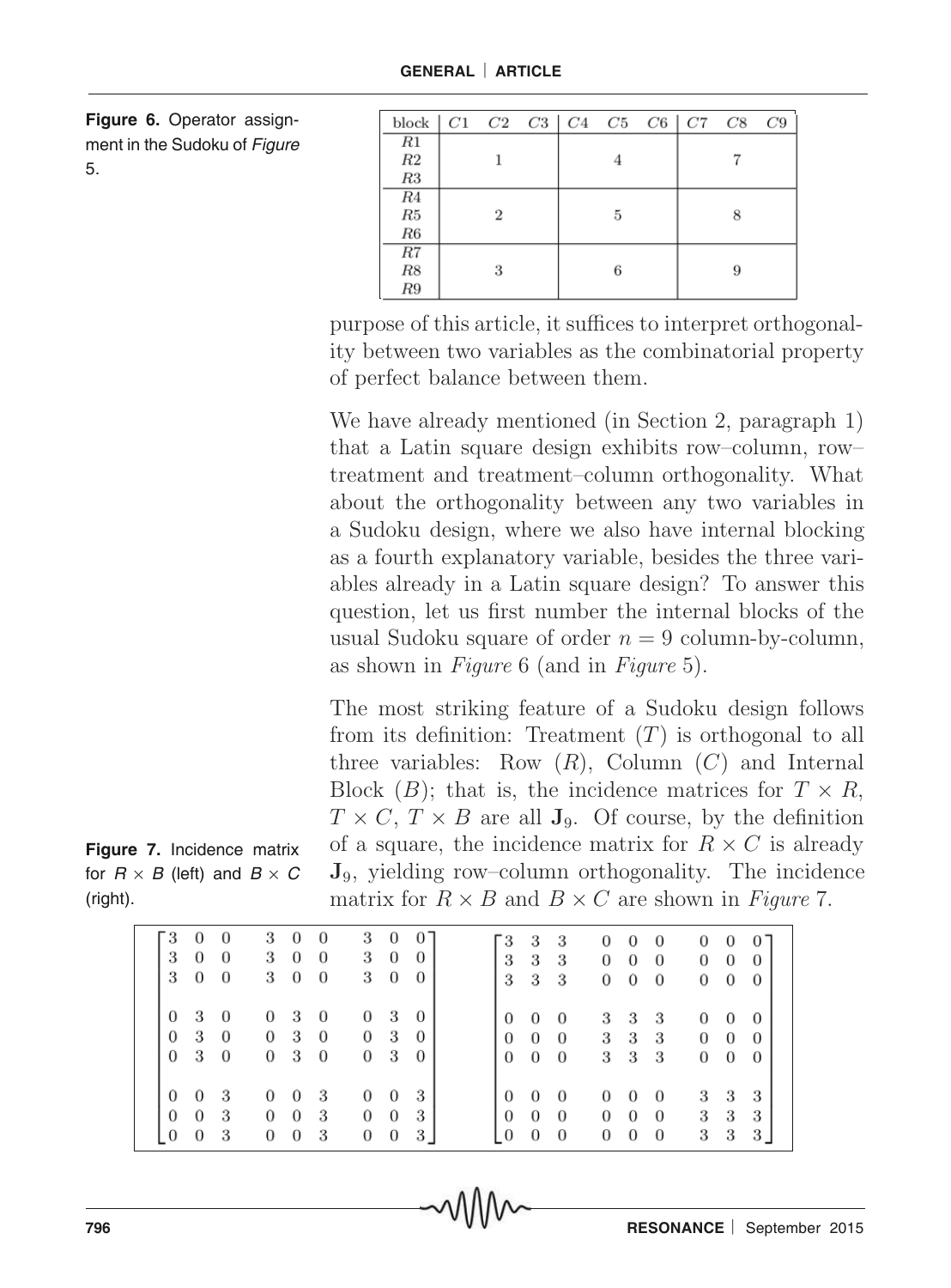Hence, row and internal block variables are non-orthogonal; and column and internal block variables, too are non-orthogonal. Thus, of the  $\binom{4}{2}$  $\binom{4}{2}$  = 6 possible pairs of variables, 4 pairs are orthogonal and 2 are not.

Returning to the example in Figure 5, we note that Operators 1, 2, 3 are available on Days 1, 2, 3; Operators  $4, 5, 6$  on Days  $4, 5, 6$ ; and Operators  $7, 8, 9$  on Days 7, 8, 9. In spite of this restricted availability of the 9 operators, Machines are orthogonal to Suppliers, Days and Operators. Why is orthogonality so desirable? Because when orthogonality is achieved, it is known that comparison among the nine Machine Effects can be made with maximum accuracy! This precisely is the statistical utility resulting from the combinatorial beauty of a Sudoku design!

However, this statistical analysis of a Sudoku design [13] has the following shortcomings: No operator worked with raw materials from all 9 suppliers, and no operator worked on all 9 days. Consequently, operator– supplier and operator–day pairs of variables were nonorthogonal. This went unnoticed in the analysis provided in [13]. Subsequently, this was properly accounted for in [4]. Their analysis is quite intricate, but is not essential for this article.

In fact, if orthogonality between pairs of variables was the only concern, the literature already contains a perfect solution to ensure such orthogonality: One can simply choose a pair of orthogonal Latin squares (OLS) (or a Graeco–Latin squares or Euler squares), one representing Machine allocation and the other Operator assignment. Recall that two Latin squares are said to be orthogonal if, when superimposed, they exhibit every ordered pair of numbers exactly once. There is a well-developed mathematical theory for constructing a complete set of OLS. In fact, a pair of OLS exist for all orders  $n \geq 3$ , but  $n \neq 6$  [16]. *Figure* 8 displays a pair of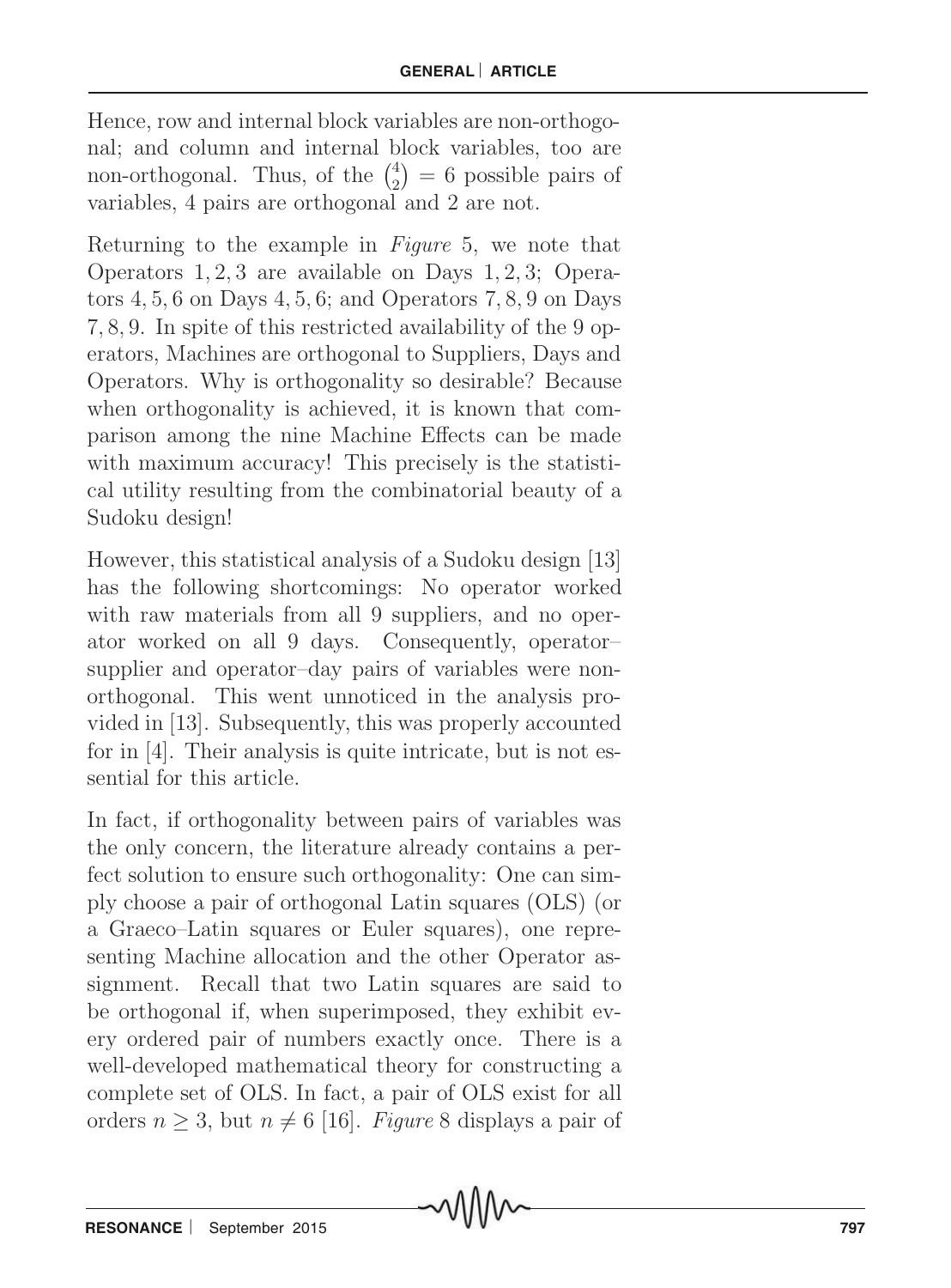| $S\backslash D$ | D1    | D <sub>2</sub> | D <sub>3</sub> | D <sub>4</sub> | D5                 | D <sub>6</sub>                  | D7                 | D8                 | D9     |
|-----------------|-------|----------------|----------------|----------------|--------------------|---------------------------------|--------------------|--------------------|--------|
| S1              | M1.01 | M2.02          | M3, O3         | M4.04          | M5, O5             | M6.06                           | M7.O7              | M8.08              | M9.09  |
| S <sub>2</sub>  | M2.O7 | M3.08          | M1.O9          | M5.O1          | M6, O2             | M4.03                           | M8.04              | M9, O5             | M7.O6  |
| S3              | M3.O4 | M1. <i>O</i> 5 | M2, O6         | M6.O7          | M <sub>4</sub> .08 | M5, O9                          | M9, O1             | M7.O2              | M8.O3  |
| S4              | M4.O2 | M5.O3          | M6.O1          | M7, O5         | M8.06              | M9, O4                          | M <sub>1</sub> .08 | M2.O9              | M3.O7  |
| S5              | M5.08 | M6. O9         | M4.O7          | M8.O2          | M9, O3             | M7.O1                           | M2.05              | M3, O6             | M1.O4  |
| S6              | M6.05 | M4.06          | M5.04          | M9.O8          | M7.09              | M8.O7                           | M3.O2              | M1.O3              | M2, O1 |
| S7              | M7.O3 | M8.O1          | M9.O2          | M1.O6          | M2, O4             | M3, O5                          | M4.O9              | M5.O7              | M6, O8 |
| S8              | M8.O9 | M9.07          | M7.O8          | M2.03          | M3, O1             | M1, O2                          | M5.06              | M <sub>6</sub> .04 | M4.O5  |
| S9              | M9.O6 | M7.04          | M8.O5          | M3.O9          | M1.O7              | M <sub>2</sub> , O <sub>8</sub> | M6, O3             | M4, O1             | M5.O2  |

**Figure 8.** An Orthogonal Latin Square Design (OLSD) of order 9.

 $9 \times 9$  OLS, forming an orthogonal Latin square design (OLSD) of order 9, wherein the first entry represents Machine and the second entry represents Operator.

Do mutually orthogonal Sudoku squares (OSS) (or Graeco Sudoku squares) exist? Indeed, they do [17]. Also, see [18] for the construction of OSS of odd order. As an illustration, the example in Figure 9 superimposes an orthogonal (diagonal) Sudoku square to the orthogonal (diagonal) Sudoku square of Figure 3.

Note, however, that in any OLSD or in any OSSD, every operator must be available to work on every day. In contrast, for the design shown in Figure 5, each operator is required to work on only 3 days, which results in a significant operational efficiency. Thus, when operator availability is restricted, one cannot invoke an OLSD or an OSSD. On the other hand, the Sudoku design of Figure 5 accommodates restrictions on the operator availability only at the cost of imposing non-orthogonality for both operator–supplier and operator–day. But, as already reasoned above, it is highly desirable that each

| $S \backslash D$ | D1                     | D2             | D3     | D4             | D5     | D6             | D7                     | D8     | D9     |
|------------------|------------------------|----------------|--------|----------------|--------|----------------|------------------------|--------|--------|
| S1               | M1.O1                  | M2.O2          | M3, O3 | M4.O4          | M5.O5  | M6, O6         | M7.O7                  | M8.08  | M9. O9 |
| $^{S2}$          | M7.O4                  | M8. O5         | M9.O6  | M1.O7          | M2.O8  | M3.O9          | M4, O1                 | M5.O2  | M6.O3  |
| S3               | M4.O7                  | M5.O8          | M6.O9  | <i>M</i> 7.O1  | M8.O2  | M9. <i>O</i> 3 | <i>M</i> 1. <i>O</i> 4 | M2.O5  | M3, O6 |
| S4               | M6.O8                  | M4.O9          | M5.O7  | M9.O2          | M7.O3  | M8, O1         | M3.O5                  | M1.O6  | M2.O4  |
| S5               | M3.O2                  | M1. <i>O</i> 3 | M2.O1  | M6.O5          | M4.O6  | M5.O4          | M9.O8                  | M7.O9  | M8.O7  |
| S6               | M9.O5                  | M7.O6          | M8.O4  | M3.O8          | M1.O9  | M2.O7          | M6.O2                  | M4.O3  | M5.O1  |
| S7               | M8.O6                  | M9. O4         | M7, O5 | M2, O9         | M3.O7  | M1, O8         | M5, O3                 | M6, O1 | M4.O2  |
| S8               | <i>M</i> 5. <i>O</i> 9 | M6. O7         | M4.O8  | M8.O3          | M9.O1  | M7.O2          | M2.O6                  | M3.O4  | M1.O5  |
| S9               | M2.O3                  | M3.O1          | M1.O2  | M5. <i>O</i> 6 | M6. O4 | M4.O5          | M8.O9                  | M9.O7  | M7.O8  |

### **Figure 9.** An Orthogonal (diagonal) Sudoku Square Design (OSSD) of order 9.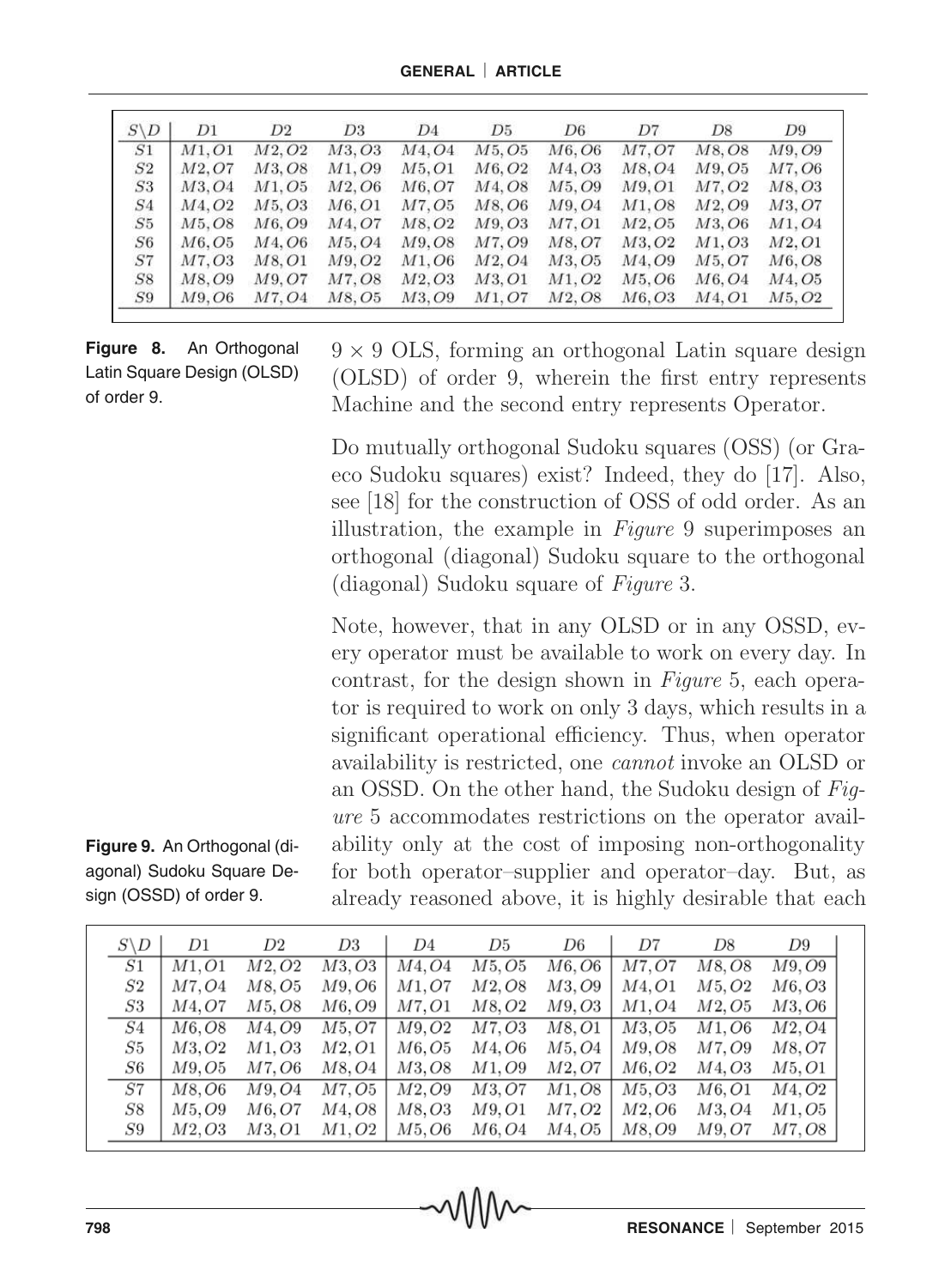| $S \backslash D$ | D1    | D2             | D3     | D4             | D5     | D6             | D7                     | D8     | D9     |
|------------------|-------|----------------|--------|----------------|--------|----------------|------------------------|--------|--------|
|                  |       |                |        |                |        |                |                        |        |        |
| S1               | M1.O1 | M2.O2          | M3, O3 | M4.O4          | M5, O5 | M6. O6         | M7, O7                 | M8, O8 | M9.O9  |
| S2               | M4.O1 | M5.O2          | M6, O3 | <i>M7.O4</i>   | M8, O5 | M9. <i>O</i> 6 | M1.O7                  | M2.O8  | M3.O9  |
| $^{S3}$          | M7.O1 | M8.O2          | M9.O3  | M1.O4          | M2, O5 | M3. O6         | M4.O7                  | M5, O8 | M6, O9 |
| S4               | M2.O3 | M3.O1          | M1.O2  | M5.O6          | M6.O4  | M4.O5          | M8.O9                  | M9.O7  | M7.O8  |
| S5               | M5.O3 | M6.O1          | M4.O2  | M8.O6          | M9.O4  | M7, O5         | <i>M</i> 2. <i>O</i> 9 | M3, O7 | M1.O8  |
| S6               | M8.O3 | M9. O1         | M7.O2  | M2. <i>O</i> 6 | M3.O4  | M1. <i>O</i> 5 | M5.O9                  | M6.O7  | M4, O8 |
| S7               | M3.O2 | M1. <i>O</i> 3 | M2, O1 | M6.O5          | M4.O6  | M5.O4          | M9.O8                  | M7.O9  | M8, O7 |
| S8               | M6.O2 | M4.O3          | M5.O1  | M9. <i>O</i> 5 | M7.O6  | M8.O4          | M3.O8                  | M1.O9  | M2.O7  |
| S9               | M9.O2 | M7.O3          | M8.O1  | M3.O5          | M1.O6  | M2.O4          | M6.O8                  | M4.O9  | M5, O7 |

operator should work with raw materials from all 9 suppliers. Thus, even though we are willing to sacrifice operator–day orthogonality in order to accommodate restricted availability of operators, we would like to preserve operator–supplier orthogonality. Is that possible? Indeed, it is! We display one such Sudoku design in Figure 10.

In Figure 10, as in Figure 5, the incidence matrices for  $S \times D$ ,  $S \times M$ ,  $D \times M$ ,  $O \times M$  are all  $J_9$ . Additionally, in Figure 10, the incidence matrix for  $S \times O$  is also  $J_9$ , unlike that for  $R \times B$  in Figure 5. But the incidence matrix for  $O \times D$  in Figure 10, as for  $B \times C$  in Figure 5, is not J9. Thus, of the 6 possible pairs of variables only one pair exhibits non-orthogonality.

The design in *Figure* 10 is an illustration of a special sub-class of Sudoku designs called the cylindrical-shift Sudoku designs. We do not discuss any statistical properties of such Sudoku designs in this article. Nor do we discuss how to incorporate additional explanatory variables orthogonal to the existing variables, or how to allow other scenarios of operator availability such as Operator *i* is available on days  $i, i+1, i+2$  (modulo 9), or on days  $i, i + 2, i + 4$  (modulo 9), and still maintain operator–supplier orthogonality. For such matters, we refer interested readers to [19].

**Figure 10 .** A Sudoku design with orthogonal incidence structure for operator–supplier, when operators are available as a team of three in sets of three days.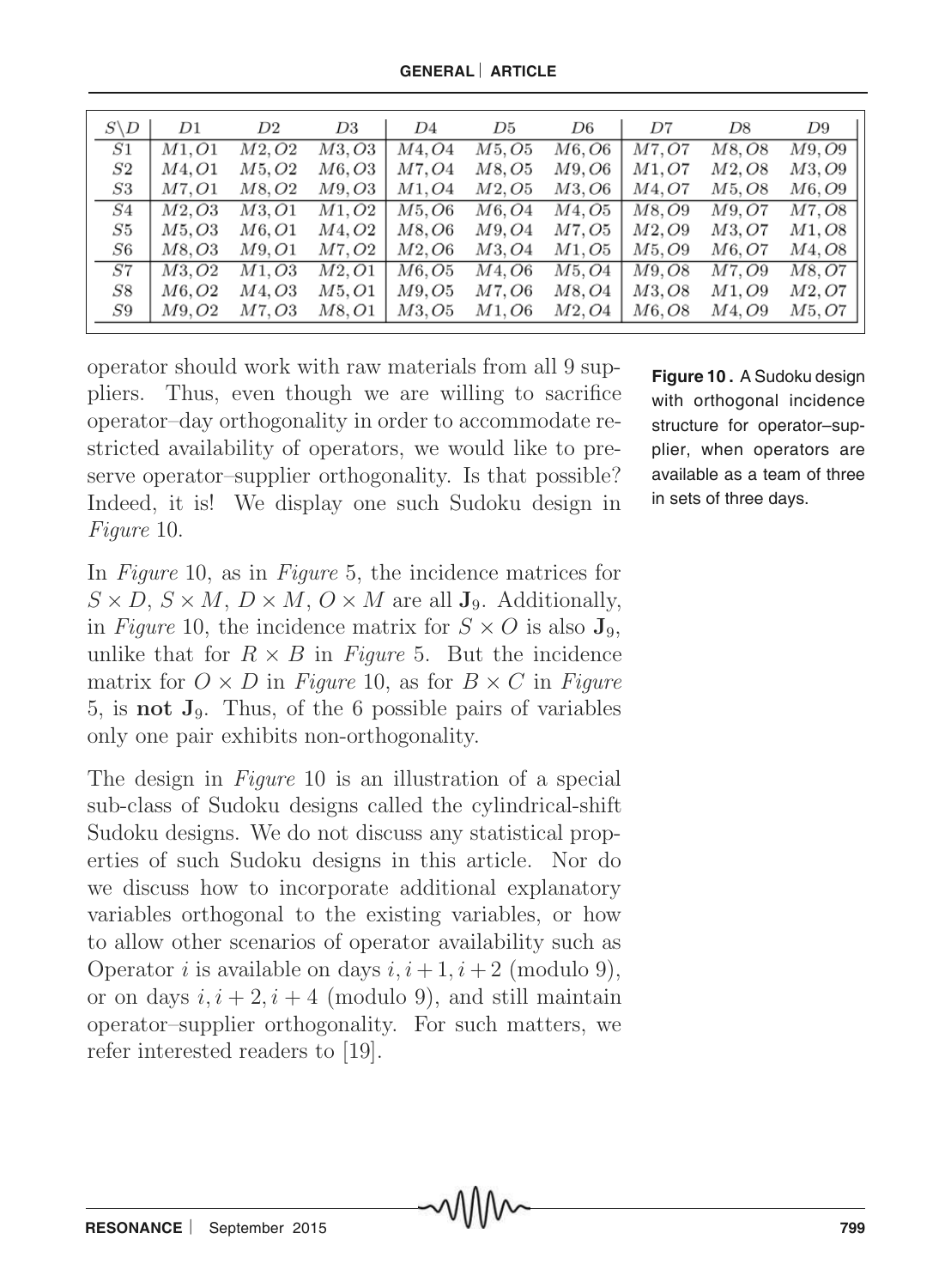# 4. Irregular Sudoku Puzzles

We conclude this article by displaying some irregular Sudoku puzzles that appeared in [20] ( $Figure 11$ ). Here, 'irregular' means the bordered internal blocks are allowed to be of any shape (not necessarily squares/rectangles) formed by contiguous cells. Although not absolutely necessary, the irregular-shaped (or squiggly) internal blocks usually exhibit, perhaps for aesthetic reasons, some form of symmetry – lateral reflection, vertical reflection, quarter-turn (90° rotation), or half-turn (180° rotation).

Furthermore, although not required, in all of these irregular Sudoku puzzles, the cells in which values are already given exhibit either a reflection or a rotation symmetry!

**Figure 11.** Some irregular Sudoku puzzles.

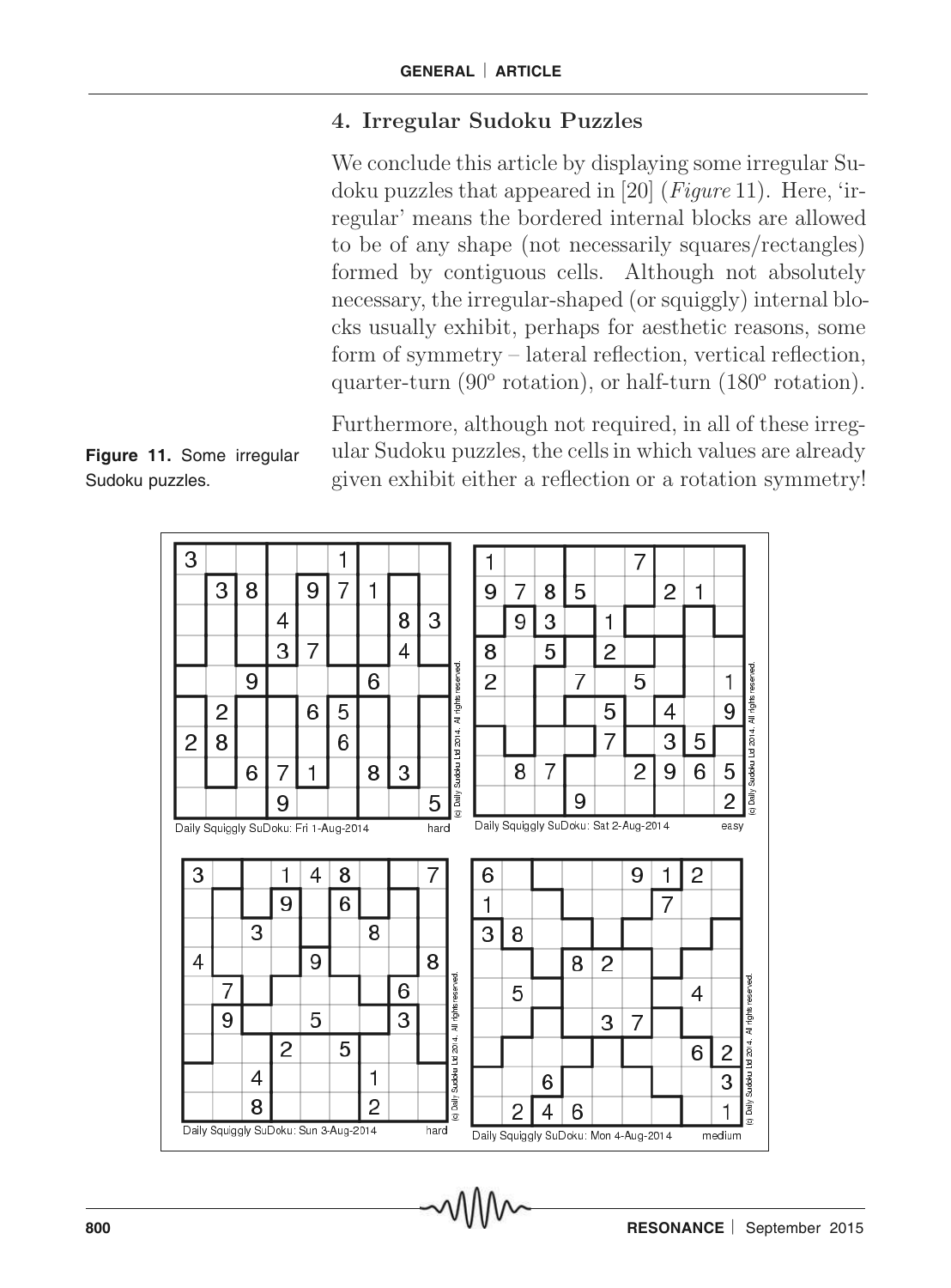#### **Glossary of Some Terms**

**Units**: Single entities on which experimental conditions are applied and on which measurements are taken; as for example, plots in an agricultural experiment.

**Response variable**: The main variable of primary interest in a statistical study; as for example, yield of a variety of wheat grown in a plot.

E**xplanatory variables**: Other variables that help us learn about the response variable once we can figure out how these variables relate to one another; as for example, plot size, quantity of rainfall, amount of manure, etc.

**Treatment**: An experimental condition assigned to the units by the experimenter; as for example, wheat varieties applied in experimental plots.

**Levels**: Distinct values of a variable; as for example, small, medium, large quantities of manure applied per plot.

**Statistical experimental design**: Assignment of treatments to units in a planned manner accounting for various constraints; as for example, planning an agricultural experiment involving experimental plots, varieties of wheat, different levels of soil fertility, different amount of irrigated water etc. When planned well, an experimental design can extract maximum information using as few units as are necessary.

**Latin square**: A  $p \times p$  array with entries taken from {1, 2, ...,  $p$ } in such a way that every row (column) contains each symbol exactly once. A Latin square experimental design uses the rows of a Latin square as the *p* classes of explanatory variable *A*, its columns as the *p* classes of explanatory variable *B*, and the *p* symbols as the levels of a treatment variable. The total number of units is only  $p^2$  (and not  $p^3$  as a complete experiment would require).

**Orthogonal Latin squares,** or **Graeco–Latin squares,** or **Euler squares**: Two Latin squares which when superimposed, exhibit every pair of ordered symbols formed from  $\{1, 2, ..., p\}$  exactly once. An OLS experimental design assigns levels of two treatment variables to each of the *p* 2 experimental units.

### Acknowledgment

The authors thank the associate editors and two anonymous referees for their guidance in determining the right focus for this article, and in suggesting several mathematical properties of Sudoku squares.

#### **Suggested Reading**

- **[1]** *Daily Sudoku Puzzle***, 4 Aug 2014. http://dailysudoku.com/sudoku/**
- **[2]** *Daily Sudoku Puzzle***, 3 Aug 2014. http://dailysudoku.com/sudoku/ archive/2014/08/2014-08-3\\_solution.shtml**